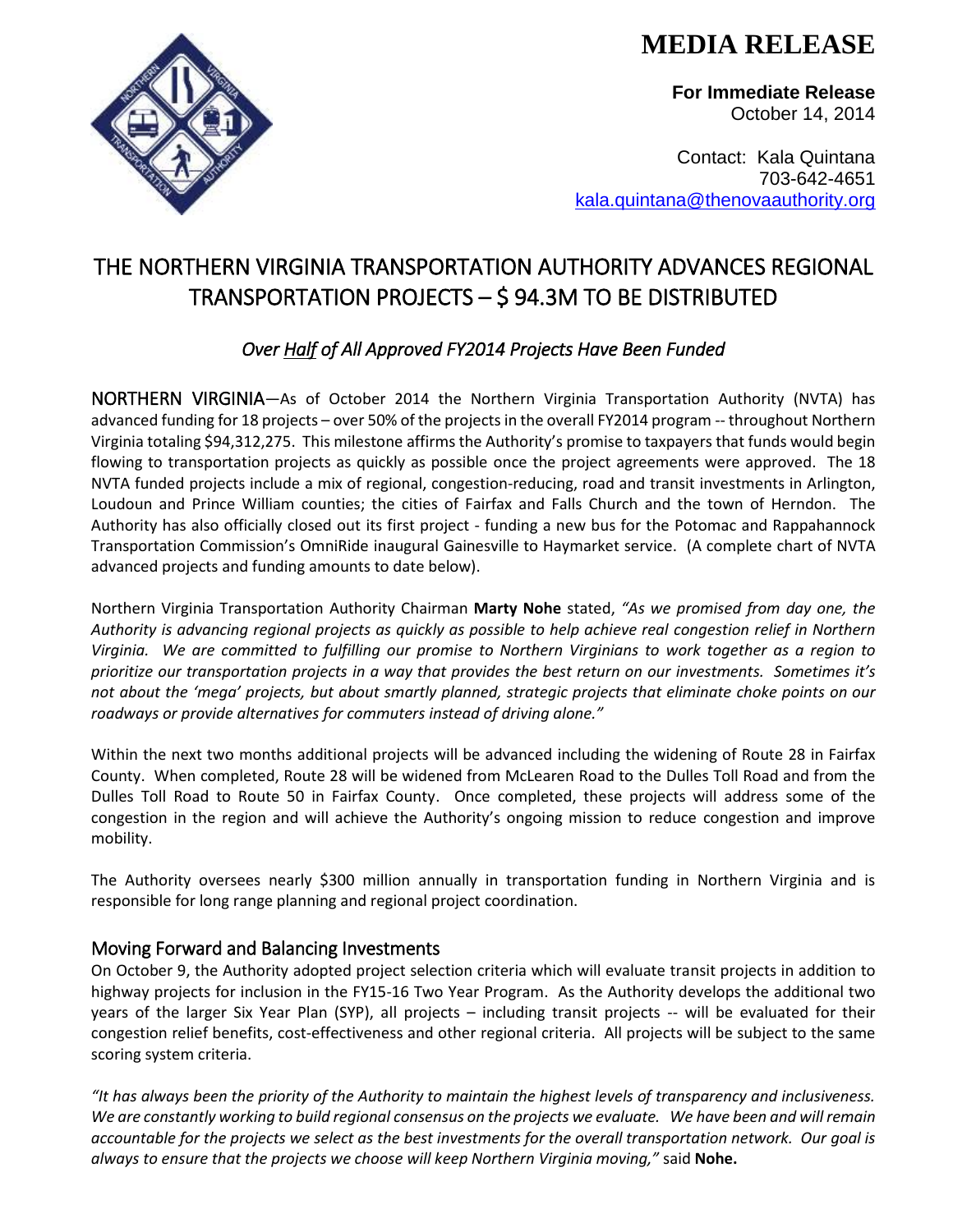# Advanced Projects: FY15 Q1

| <b>Jurisdiction/Agency</b>   | Project                                                                                                                                                                                                                                                                                                                                                                                       | <b>NVTA Funding</b> |
|------------------------------|-----------------------------------------------------------------------------------------------------------------------------------------------------------------------------------------------------------------------------------------------------------------------------------------------------------------------------------------------------------------------------------------------|---------------------|
| <b>Arlington County</b>      | Blue/Silver Line Mitigation - Purchase of four new transit buses to<br>introduce Silver Line connecting service. Arlington Transit will use<br>the four 19 passenger buses to add capacity on the ART 43 Route<br>between Crystal City, Rosslyn, and Court House.                                                                                                                             | \$1 million         |
| Arlington County             | Boundary Channel Drive Interchange - Constructs two<br>roundabouts at the terminus of the ramps from I-395 to Boundary<br>Channel Drive, which eliminate redundant traffic ramps to/from I-<br>395. In addition, the project will create multi-modal connections<br>to/from the District of Columbia that will promote alternate modes<br>of commuting into and out of the district.          | \$4,335,000         |
| Arlington County             | Columbia Pike Multimodal Improvement - Includes a modified<br>street cross-section with reconfigured travel and transit lanes,<br>medians and left-turn lanes, utility undergrounding and other<br>upgrades along Arlington's 3.5 mile Columbia Pike corridor from<br>the Fairfax County line on the west end to Four Mile Run.                                                               | \$12 million        |
| <b>Arlington County</b>      | Crystal City Multimodal Center - Provides four additional saw-<br>tooth bus bays for commuter and local bus services, seating,<br>dynamic information signage, lighting, additional bicycle parking,<br>curbside management plan for parking, kiss and ride, and shuttles,<br>and pedestrian safety improvements along 18th Street South<br>between South Bell Street and South Eads Streets. | \$1.5 million       |
| Loudoun County               | Leesburg Park and Ride - Land acquisition for a second park and<br>ride facility to accommodate a minimum of 300 new spaces                                                                                                                                                                                                                                                                   | \$1 million         |
| Loudoun County               | Loudoun County Transit Buses for connecting to new Silver Line<br>service                                                                                                                                                                                                                                                                                                                     | \$880,000           |
| Loudoun County               | Belmont Ridge Road (North) Widening of Belmont Ridge<br>between Gloucester Parkway and Hay Road Segment; includes<br>structure to carry W&OD trail over Belmont                                                                                                                                                                                                                               | \$20 million        |
| Loudoun County               | Route 28 Hot Spot Improvements - Loudoun segments of the<br>Route 28 improvements from Sterling Boulevard and the Dulles<br>Toll Road.                                                                                                                                                                                                                                                        | \$12.4 million      |
| <b>Prince William County</b> | Route 1 Widening from Featherstone Road to Marys Way -<br>Widen Route 1 from a 4 lane undivided highway to a 6 lane<br>divided highway which will include a multi-use trail on west side<br>and a sidewalk on the east side.                                                                                                                                                                  | \$3 million         |
| <b>Prince William County</b> | Route 28 Widening from Linton Hall Road to Fitzwater Drive --<br>Widen from a 2-lane undivided roadway to a 4-lane divided<br>highway. Project includes relocation and re-alignment of Route<br>215 (Vint Hill Road) and construction of a multi-use trails on the<br>south side and a sidewalk on the north side.                                                                            | \$28 million        |